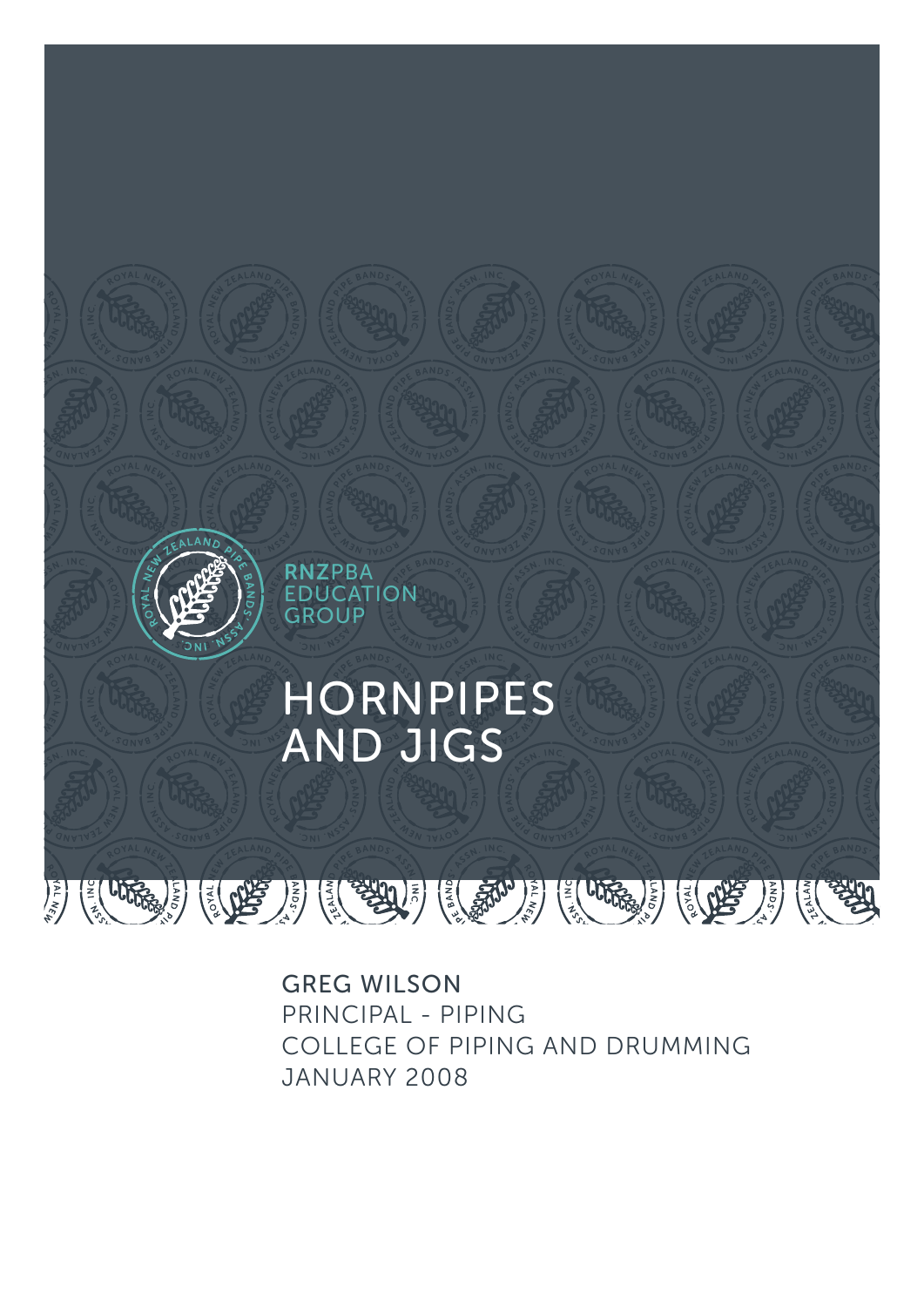# **RNZPBA Tuition Series**

**Presented by Greg Wilson - Principal of the College of Piping** 

## **Hornpipes and Jigs**

## **Introduction**

Hornpipes and Jigs are some of the most popular types of tunes played on the pipes. This surprises me. A lot of players at an earlier stage of piping development do not have the technical or musical ability to make these types of tunes sound anywhere near their best. They are hard work to play and, played poorly, even harder to listen too!

We hear some very accomplished pipers playing these tunes and making them sound sublime, and think that we can follow their example right away. What tends to be forgotten is that these accomplished players have a high level of technical and musical development, and have the ability to get their instrument sounding its best. Simply put, they have all of the basic building blocks of technique, maintenance, reed manipulation, and musical interpretation down to a fine art. If we want to emulate them, we need to follow their example and get the basics right too.

When we select music of these idioms for the band to play, we should adhere to the same philosophy I outlined for selecting tunes for an MSR; tune selections and drum score settings should be such that the weakest member of your respective competing corps should be technically challenged but able to cope with the technical difficulty of the tune/setting with concerted and consistent application (and assistance).

### **Tune Selection**

As with Marches, Strathspeys and Reels, tunes should be selected on the basis of:

- a) appropriateness to the Pipe Band music genre,
- b) musical appeal, and
- c) ability of the players to cope with the technique involved.

Let's have a brief look at each of these aspects in turn.

**Appropriateness.** Tunes selected should fit well into the piping idiom. We should not borrow from the pop or rock section of the musical world, nor should we try too hard to make some fine piece of Celtic music fit the limited bagpipe scale – we normally end up with a poor approximation of the original tune.

**Musical Appeal.** There is a lot of latitude here – more so than in the MSR selections. There are more than a few , modern" jigs and hornpipes that, played on the pipes with no harmony or percussion accompaniment, do not sound musically appealing in any sense. However, with some tasteful harmony and sympathetic drum scores, the effect can be devastatingly good! A lot of thought needs to go into the selection of these tunes and deeper thought given to the musical (including harmony and percussion) potential. The same could be said of street march tunes as well.

**Technical Difficulty.** Again, as for MSR selections, there is little point in a Grade 4 band listening to the Grade 1 World Pipe Band Championships and selecting tunes based on what the prize winning bands played. The general technical difficulty of the settings will invariably be well outside the comfort range of the membership of a lower grade band and it will therefore be impossible to achieve anywhere near a tightly integrated corps sound. A simpler tune, coupled with effective harmony and percussion will carry the day, every day.

### **Expression**

You will be fortunate to have read and understood the tutorial on MSR expression as you will have a sound understanding of some basic music theory. If you are still struggling with this aspect, I urge you to study for and sit your RNZPBA College of Piping and Drumming Certificates, and for pipers at least, to read the music theory aspect of the National Piping Centre Tutor Book (or equivalent). We do not require an exhaustive chapter and verse on music theory, but we do need some. Music has both shape and form, and we need to understand how it has been constructed in order to be able to play and express it to its full musical potential.

## **Hornpipes**

*Time Signature:* Hornpipes are written in 2/4 time. 2/4 is a simple time signature. The top number relates to "how many" and the bottom number is the type of note per bar. For 2/4 hornpipes, the time signature means "two quarter notes (or crotchets) per bar". With simple



#### *RNZPBA Tutorial Series*

*Copyright Royal New Zealand Pipe Bands' Association - 2008*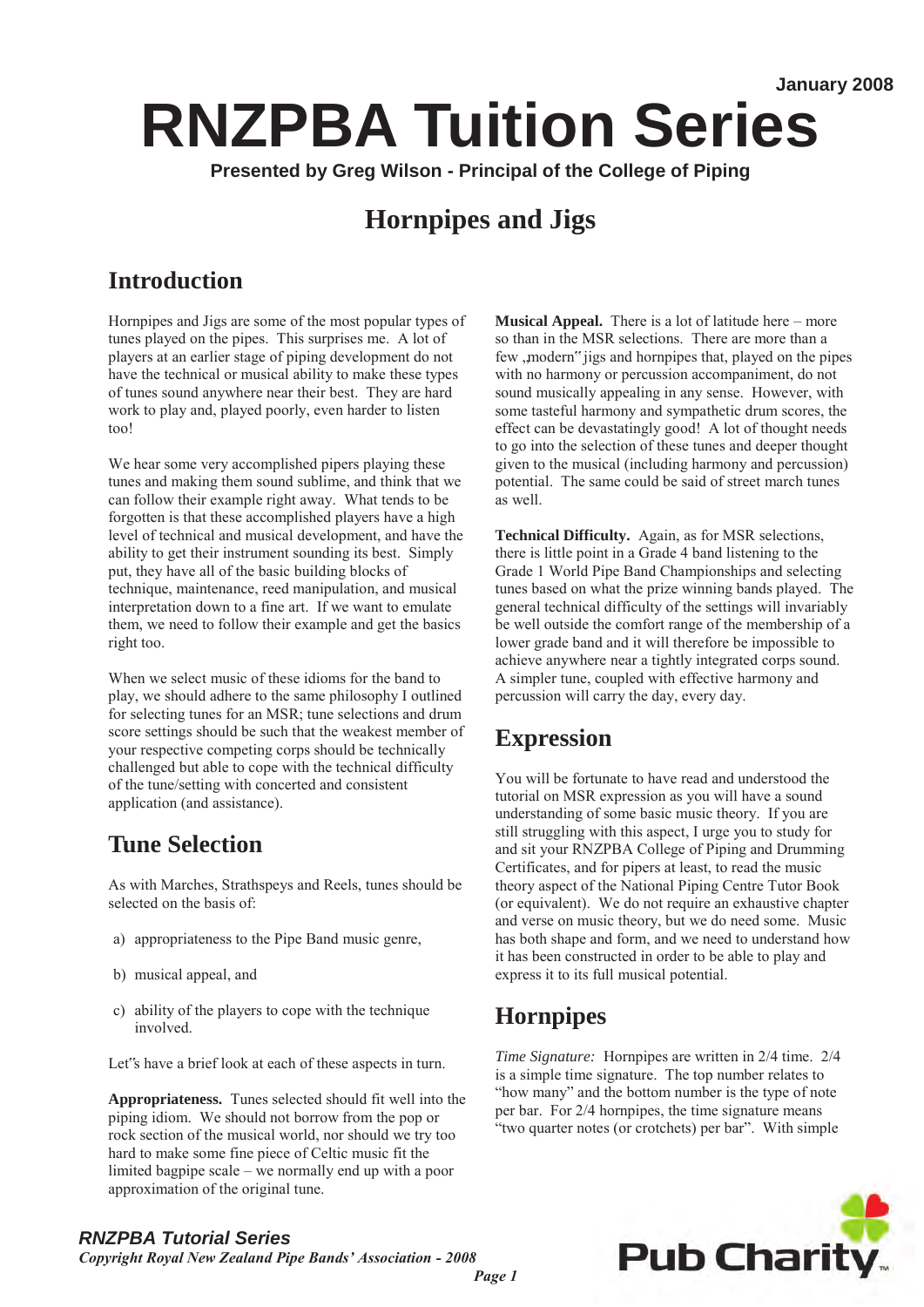time signatures  $(4/4, 2/4, 2/2, 3/4)$ , the top number also tells us how many beats there are in each bar. So, for 2/4 hornpipes, there are 2 beats per bar and each beat is worth one quarter (or a crotchet).

*Downbeat and Upbeat:* Each beat has two parts: a downbeat and an upbeat. They are both equal in length. Our 2/4 hornpipe beat is worth one quarter, so each downbeat and upbeat within this is worth half of that (one eighth, or a quaver). What we do with these downbeats and upbeats will come later.

*Phrase:* This can be defined as a complete musical sentence, i.e. a piece of music that makes sense in its own right when taken out of the total piece of music it is part of. For Hornpipes, we generally use 2 bar phrasing where the musical sentence structure consists of 2 bars. Four of these 2 bar phrases make up one measure/part of the tune.

*Type of Tune:* This is an important aspect as it sets the scene and tells us how we need to think about the tune. A hornpipe is a dance tune, and the end result needs to be music that can be danced to – preferably a hornpipe dance!

*Expression:* Here we can talk about what we are trying to do with our downbeats and upbeats. We are essentially doing the same as in a 2/4 march, but not to the same degree. A Hornpipe will be expressed in a rounder fashion than a 2/4 march. A  $2/4$  march will , stand up" a lot more and a hornpipe will be rounder and more , fluid". Lets have a look at an example below. I have used the first part of "Pipe Major GS Allan", composed by P/M Donald MacLeod, MBE J



Let"s have a close look at the first 2 bar phrase.

The red arrows indicate the start of upbeats, the black arrows  $\overrightarrow{v}$  indicate the start of downbeats and the symbol indicates the end of the musical phrase. What we are trying to achieve is a strong or heavily accented first downbeat in the bar and a weaker accented second downbeat in the bar. Note that weaker downbeats are not played short – they are still accented, but not as much as the stronger first beat in the bar. We need to be very careful that the upbeats are played to their full note value and that we do not arrive at the next downbeat beat too early. Unlike a 2/4 march, we play hornpipes in a rounder fashion meaning the longer notes are not held as long and the shorter notes are not cut as much. Listen now to this phrase played on the practice chanter. ♫►



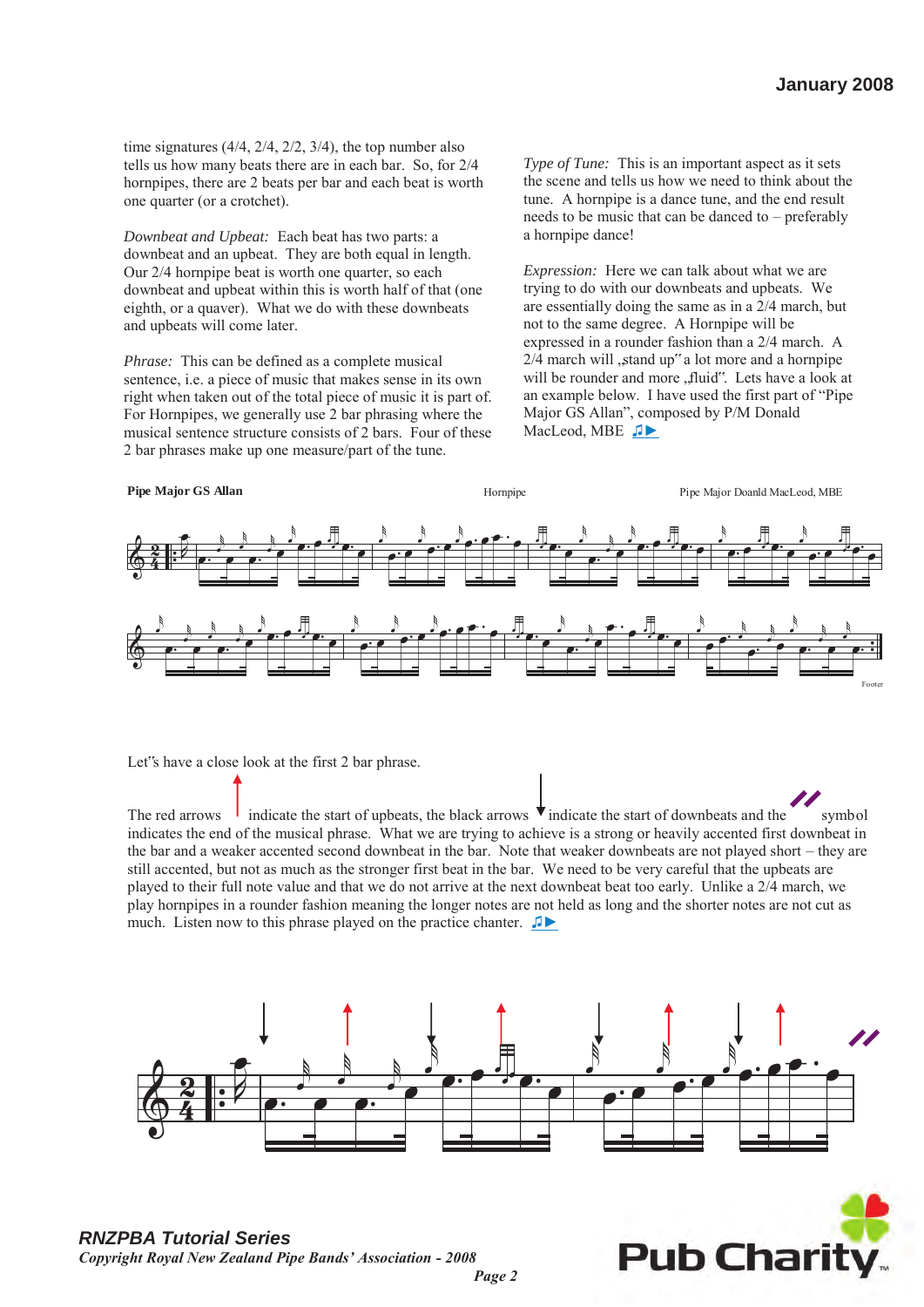In this example the first downbeat is made up of the first two LA notes (the dotted semi-quaver and the demi-semi -quaver, adding up to one eighth) and the first upbeat consists of the dotted LA semi-quaver followed by a C demi-semi quaver. The second downbeat has the dotted E semi quaver and the F demi-semi-quaver with the upbeat made up of the following dotted E semi-quaver and the C demi-semi-quaver.

We achieve a heavier accent on the first downbeat by holding the first dotted LA semi-quaver note for slightly longer than its full note value and cutting the following LA demi-semi-quaver slightly shorter than its written note value. The amount of holding and cutting is not as marked as in a 2/4 march as the overall effect we are trying to achieve is a rounder dancing style.

The upbeat in this case is achieved by playing the full note values of the remaining LA and C in the first note group.

We achieve a weaker accented second downbeat in the bar by doing the same as for the first heavier accent but not doing it as much.

The second upbeat is achieved by playing the full written note values of the dotted E semi quaver and C demi-semi -quaver.

*End of the first phrase.* In this case, the end of the first phrase naturally falls at the completion of the last upbeat in the second bar. We need to ensure that we *slightly*  accent this upbeat (by playing the full written note value of the dotted High A semi-quaver) to ensure we do not run this musical phrase or sentence into the start of the next phrase/sentence.

I hope this has given you the flavour of what we are trying to achieve. In order to play good music, we need to think about what we are trying to achieve within each musical phrase. As I have said in earlier tutorials, this requires a modicum of theory knowledge and *thinking practice*, i.e. a conscious effort to think about how you are playing a tune as you are playing it. 2, i.e. a conscious effort to think about how you<br>
ing a tune as you are playing it.<br> **The Banjo Breakdown** Jig Arr. by Pipe Major Donald MacLoed, MBE<br> **The Banjo Breakdown** Jig Arr. by Pipe Major Donald MacLoed, MBE

Listen to this first phrase again, armed with the knowledge of downbeats and upbeats and see if you can hear the effect. [♫►](file:///C:\Documents%20and%20Settings\Work\Local%20Settings\Temporary%20Internet%20Files\OLK5F\Hornpipe%201st%20Phrase.WAV) This next sound file has the phrase played almost totally rounded with no accenting. [♫►](file:///C:\Documents%20and%20Settings\Work\Local%20Settings\Temporary%20Internet%20Files\OLK5F\Hornpipe%20No%20Expression.WAV)  Can you hear the difference? Similarly, here is the first phrase again with more strongly accented down beats. [♫►](file:///C:\Documents%20and%20Settings\Work\Local%20Settings\Temporary%20Internet%20Files\OLK5F\Hornpipe%20dot%20cut.WAV) This last sound file is more akin to what we would be trying to do with a 2/4 March and is not particularly suited to a hornpipe dance rhythm.

#### **Jigs**

*Time Signature:* Jigs are written in compound time, normally 6/8 or 9/8. As such, the beat is divisible by 3. The time signature still tells us how many of what type of note per bar there is. In a 6/8 jig we have six quavers (or eighth notes) per bar and a 9/8 jig will have nine quavers (or eighth notes) per bar. To establish the number of beats per bar, we divide the top number of the time signature by 3. 6/8 jigs will have 2 beats per bar and 9/8 jigs will have 3 beats per bar, each beat worth three quavers or a dotted crotchet.

*Downbeat and Upbeat:* I do not consider the upbeat in jig time. Strictly speaking it would consist of one and a half quavers and it would be very unmusical to try to split the note group up like this. Remember that the beat in compound time is divisible by three and will not naturally produce an upbeat. Instead, we can look at marking the first downbeat in each 2 bar phrase and marking the end of each phrase to prevent us running the musical sentence together. This marking will be necessarily more subtle than in a more dot/cut type of tune as jigs tend to be rounder and played at a faster tempo than dot/cut tunes. ext in this case is achieved by playing the full<br>unumber of beat spr tor, we divide the top number of<br>so of the remaining I.A and C in the first noite<br>unumber of beat spr tor, we divide the top number of<br>the time signatur the full<br>the full<br>that is quarkers (or eighth notes) per bar. To establish the<br>number of beats per bar, we divide the top number of<br>the time signature by 3. 6/8 jigs will have 2 beats per<br>that the model of signation the d ghth notes) per bar. To establish the<br>stape bar, we divide the top number of<br>stape bar, we divide the top number of<br>statte by 3. ( $/8$  jigs will have 2 beats per<br>specified and the speaking it would consist of one and a<br>di

*Type of Tune:* A jig is a dance tune and as such, it totally dictates the way we should be playing the tune. It needs *sound* like a jig and be played at an appropriate tempo that can be danced to.

In the Jig example, I have used the first measure of "The Banjo Breakdown", arranged by Pipe Major Donald MacLeod, MBE:



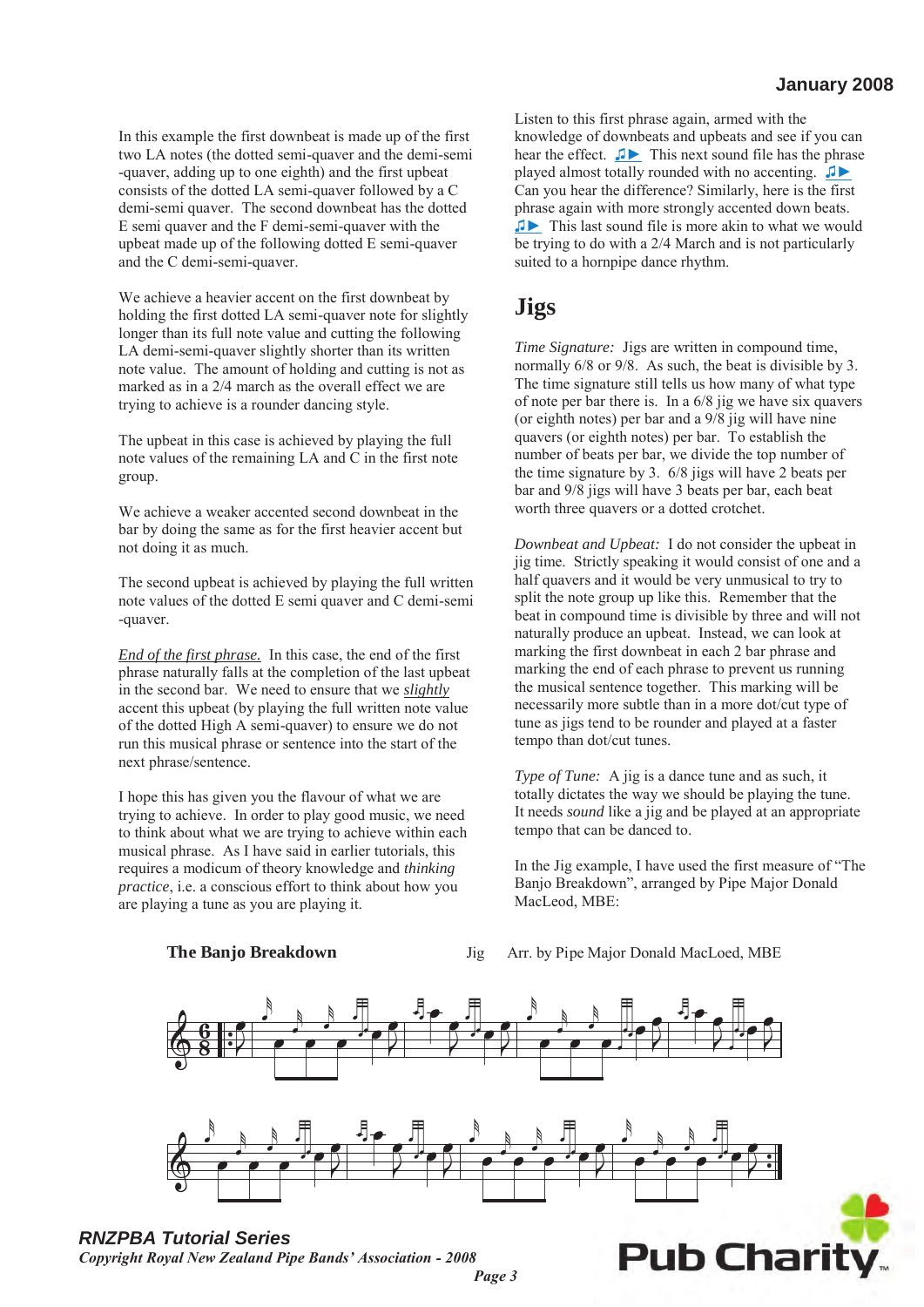Let"s have a close look at the first 2 bar phrase:



The first beat consists of the 3 quavers on LA (the GDE gracenote grouping). The marking of the first accent is very subtle considering the tempo the tune needs to be played at, the rounder style of expression and the 1-2-3 rhythm we are trying to achieve. In this case, we effectively mark the first downbeat by having a HG gracenote (a more dominant gracenote) on the first LA quaver. This helps mark the start of the beat and make it stand out relative to the two LA quavers that follow.

The second beat in the bar consisting of the C doubling on a C crotchet followed by an E semiquaver is played with full note values and within the 1 -2-3 rhythm, but no attempt to accent is made. The C doubling will provide any emphasis that is required.

The first downbeat in the second bar requires little accenting, merely playing the full note values of the High A and E. The second downbeat in this bar also marks the end of the phrase so we do not want to leap off the C crotchet after playing the C doubling. Perhaps we need to think about playing the C crotchet slightly longer than its written note value and the following E quaver slightly shorter. Listen now to a sound file of this 2 bar phrase. **<del>Ⅰ▶</del>** 

The 1-2-3 rhythm should be clearly evident along with slight accenting being achieved at the start of each bar. The sound file of the first part illustrates how the end of each 2 bar phrase is marked. [♫►](file:///C:\Documents%20and%20Settings\Work\Local%20Settings\Temporary%20Internet%20Files\OLK5F\Jig%201st%20part.WAV)

#### **Summary**

Again, playing good music requires us to think about *what* we are playing and *how* we are playing it. Regardless of what type of music we are playing, or what instrument for that matter, some intellectual effort is required (consciously or subconsciously) to bring out the best in the music. We need to think about what we are doing *as we are doing it.* The mind needs to be focussed on the present and the music that is being produced and not in neutral letting the fingers do the work without any higher guidance.

For these faster dance type tunes, we need to have very good basic technique. Tempos are also important – too slow and we effectively destroy any hope of a coherent dance rhythm and too fast we inevitably loose the rhythm and melody in a jumble of notes all trying to get ahead of each other.

I look forward to hearing some truly musical hornpipes and jigs, both at pipe band events coming in the next couple of months and at solo piping competitions. Surprise me – in a good way!